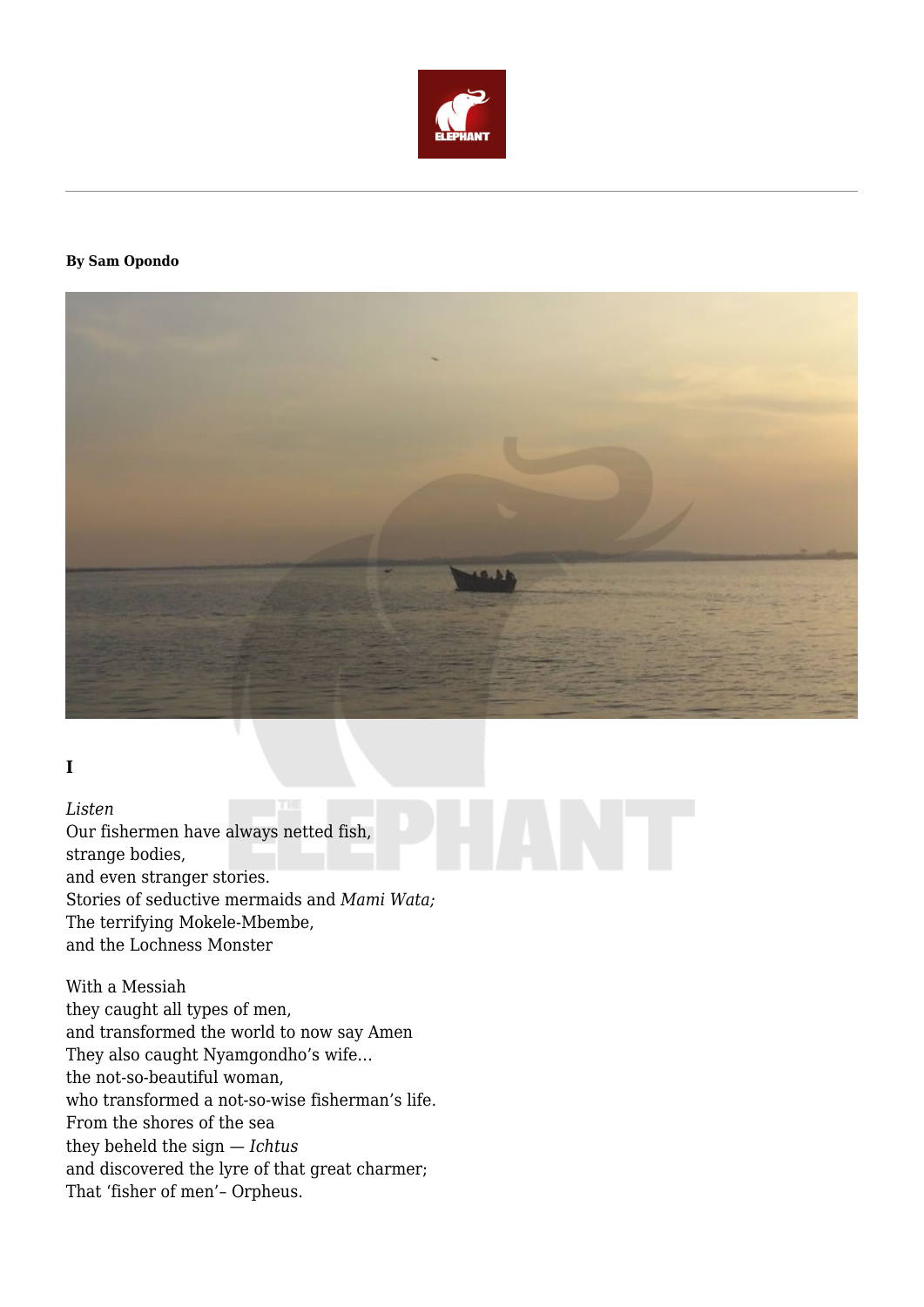These are just some of their fishy stories: stories of water monsters and water deities stories of sea beauties, and human frailties stories that we cannot help but listen to stories that help us listen to the silence within Or the silenced ones without… The silence that is yet-to-come

## **II**

#### *Look*

As he rows his old Ssese canoe, the fisherman tells a stranger water story With quivering lips, and aching hips. he tells of those who drowned on the land, and were buried in the water; of those who tread the storied waters, and live in dread of those who count the dead whose names remain unsaid

With hands trembling and hope crumbling, he shows the baton that struck his daughter's skull, The same batons and bullets that turn fishermen into strange fishers-of-men Look he says…when the fisherman dies, his baby cries, when the baby dies, the mother cries…

#### **III**

#### *Tremble*

With trembling hands and a bleeding heart He cast his net and hauled in a strange catch A heavy bag that carries the truth of the land In whose recesses, lie the excesses of the land A bag denied the man with a sacred hand The man and the girl, who still haunt the land

As he hauls a catch too heavy for his net to bear, he mourns for souls that are too heavy to care for souls that stare and dare to cheer at the fisherman's ire, and his perpetual fear

At the scared fishermen who remember how they cared, for the floating dead of April 94, Rwanda As they fished out men and *omena* from afar, His scarred hands tremble and he mourns for the land that cheers as it slowly turns into 1994

## **IV**

## *Mourn…*

With misery and memories of Kagera's deliveries, He reflects with sorrow on today's mysteries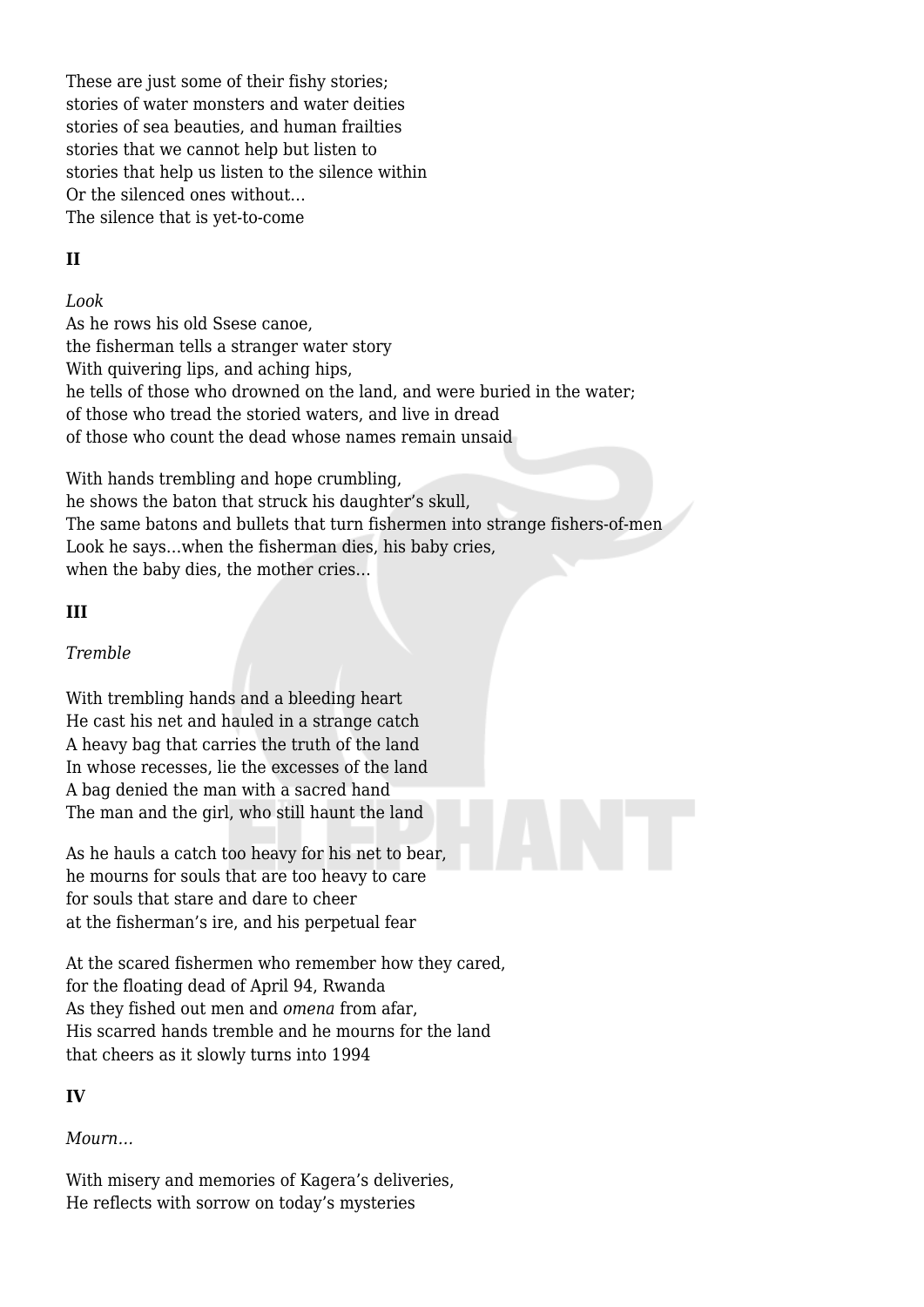In these familiar waters, he has fished and wished In these strange waters, he has seen Fish-Men and bad omens with a heavy heart , he beholds these heavy waters that refuse to dissolve, the unresolved truths of the land

Clear waters that reflect the dictates of the land bloodied waters when the state mutates and hate becomes our mandate bloodied streets when killers of men, and counters of men, turn fishermen, into fishers – of – men

So he mourns and protests and even meditates, how the heavy hand turns 'business men' into killers of men and fishermen into fishers-of-men How it turns widowed daughters into witnesses by the shore Who wait to see what the net will bring forth For they know and hear every fisherman's woes

He fishes and wishes …

That his dear lover and worried wife, for all the uncertainty and sorrow of this life will not tomorrow receive him as a fished-man All bagged and netted by these part-time fishers-of-men

#### **V**

#### *Follow*

Follow Me and I will make you fishers-of-men He is horrified by this familiar call One that all fishermen clearly recall And tremble for they know, that once they follow once they learn how to catch and kill fish once they like it… it becomes easy to do it again it becomes easy to follow…

#### He knows,

just like it became easy to catch fish It will become easy to catch men It becomes easy to kill fish … Once you follow;

He knows that once you see life as hollow With or without skill, you will learn With even a mere stone, or an Ass's jawbone to strip your catch to the bone

Once you follow; You will catch the beautiful fish You will stroke her rounded belly, You will choke it by the gills; scale it with a knife; running all the way from its tail to its head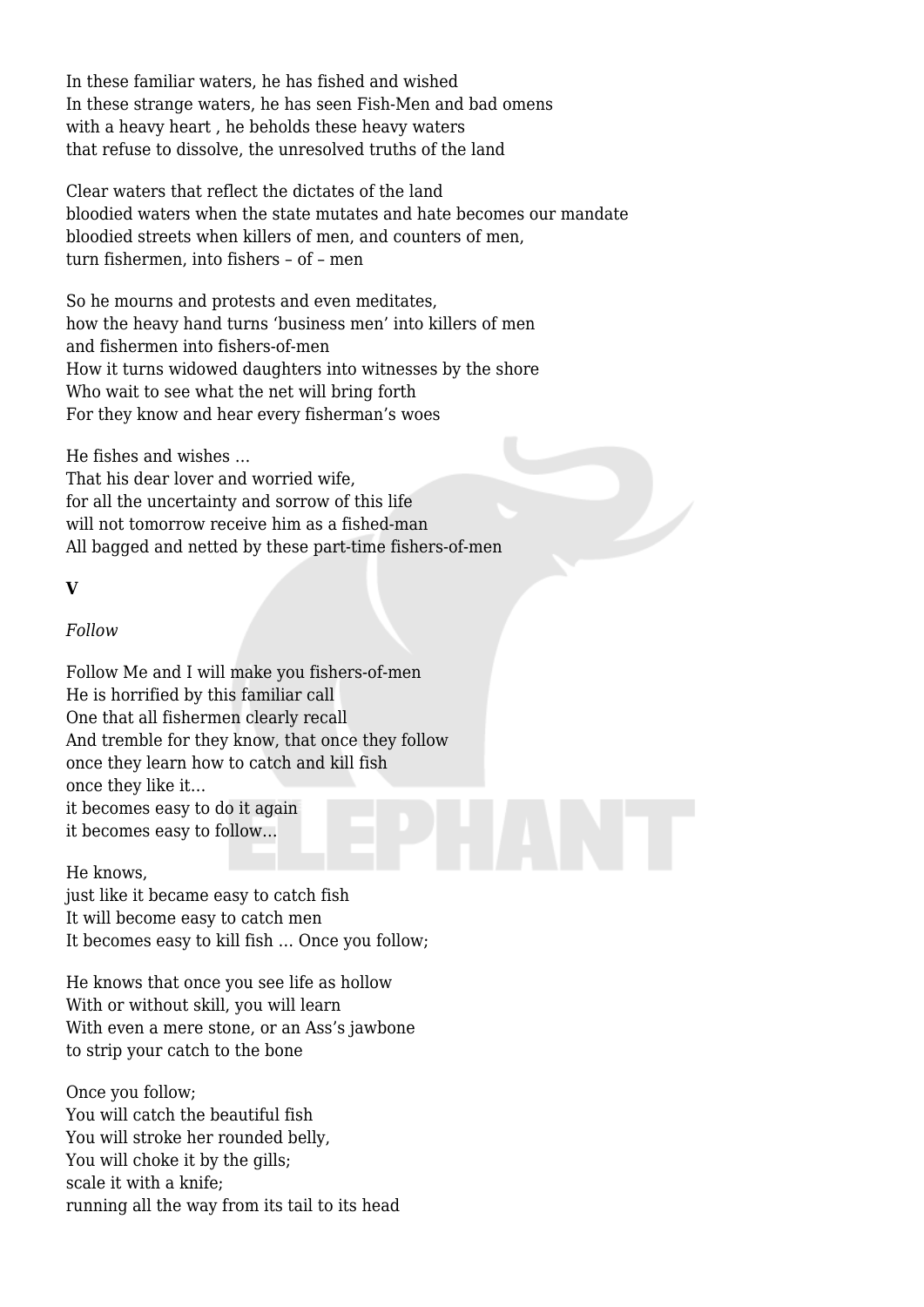You will hang it on a hook: weigh it, and then dry it

Once you follow; You will smoke it; salt it, and gut it; First by sliding your knife into its anus and then slowly through its abdomen, all the way to its head;

Once you follow; With a sweating face, and a smile that lingers you will part her abdomen with your bloody fingers; You will pour out the roe…and call her a whore… You will cut her family line, as you pull out her filth-filled intestines

#### You…

yes you, with a smile once you learn how to follow you will rinse the empty cavity and then…slit its sides; and behold the rawness and the freshness of its flesh You will rub in the salt to keep its flesh fresh And you will smile as it writhes in pain For it is now almost 'your time to eat'

He knows that once you follow once you trivialize the human cry; once you disregard the call of the fishers-of-men who know one day they themselves might be fished-men Then, 'we' all become potential fished-men

#### **VI**

*Question…*

He is tempted to follow but he tarries…

He listens as you dissect his fishy stories He wishes you would not rub salt into the fisherman's bullet wounds

He hopes that you, once you apprehend his face, you might want to pause and ask; what kind of hunger , what kind of anger makes one man turn his brother into a fisher-of-men?

What is it that makes the index finger point and accuse the distant stranger Saying he is a danger? What makes it wrap itself around the trigger and pull? What is it that makes the parental hand cuddle one child and strangle another Or wrap itself around the baton that dutifully crushes the baby's skull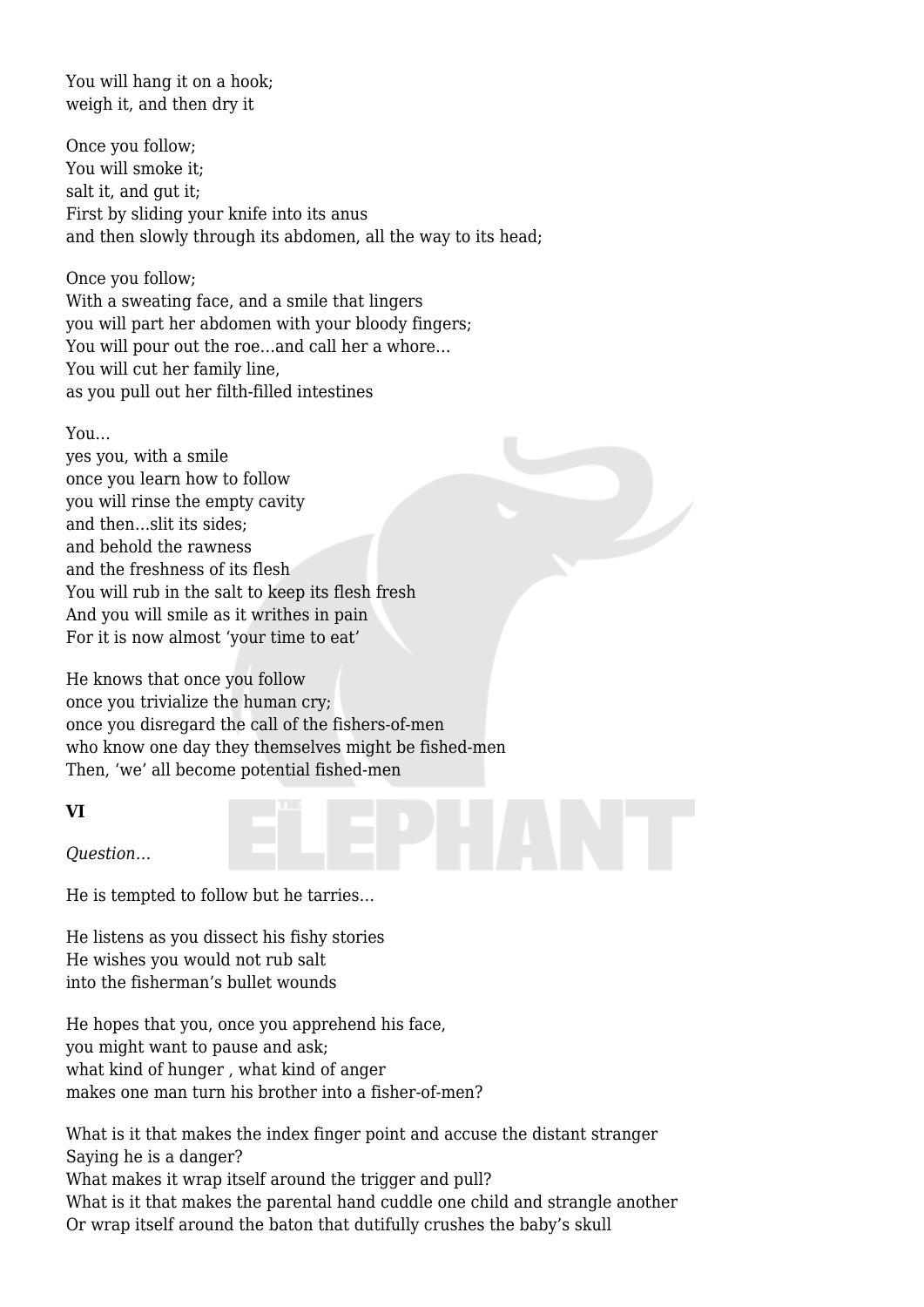What sense of duty, what banal evil, what kind of upheaval, makes it so easy for the long armed man to haul the body into a body-bag? To cast the dead into the lake, to hide them…for 'our' sake to try to dissolve them or to erase them

#### *Question!*

Then listen to the fisherman's cry,he would prefer not to be a fisher-of-men, a fished-man

## **VII**

*Doubt*

As you listen to the fisherman's story, Will you put your fingers into their bullet wounds...all you who doubt? Yes, he is a mere story-man, an everyman… He probably does not know by name, those who they hauled in their nets You doubt that these mere fishermen can tell one body apart from another That these fish-men know the difference between the fish's body and the human body

As he listens to your stories, he asks that you listen otherwise … All you who say that they are mere fishermen Net-casters and stone throwers You doubters who say;

*Hao ni wala samaki Ni watu wa hamaki Hawataki Uthamaki Ni machizi, wako na hasira ya mkizi Hao ni watu wa mawe na domo domo…*

He asks that for one minute, you listen to yourselves!! And then…imagine; the horror of men and women who mourn when they haul in a human being in nets meant for other beings The horror of men and women who can tell apart the many species of fish; *kamongo and mumi, omena and fulu, ngege and mbuta*… and now have to haul in a strange catch; One that tells them that they as fishermen, They as fishers-of-men, are a lesser species of men

## **VII**

*Imagine…*

The sorrow of this man Of Men and women who know that this water body is full of dead bodies. Full of spirits of the dead… *Nyawawa* Spirits who are repelled by noise Spirits who have gone silent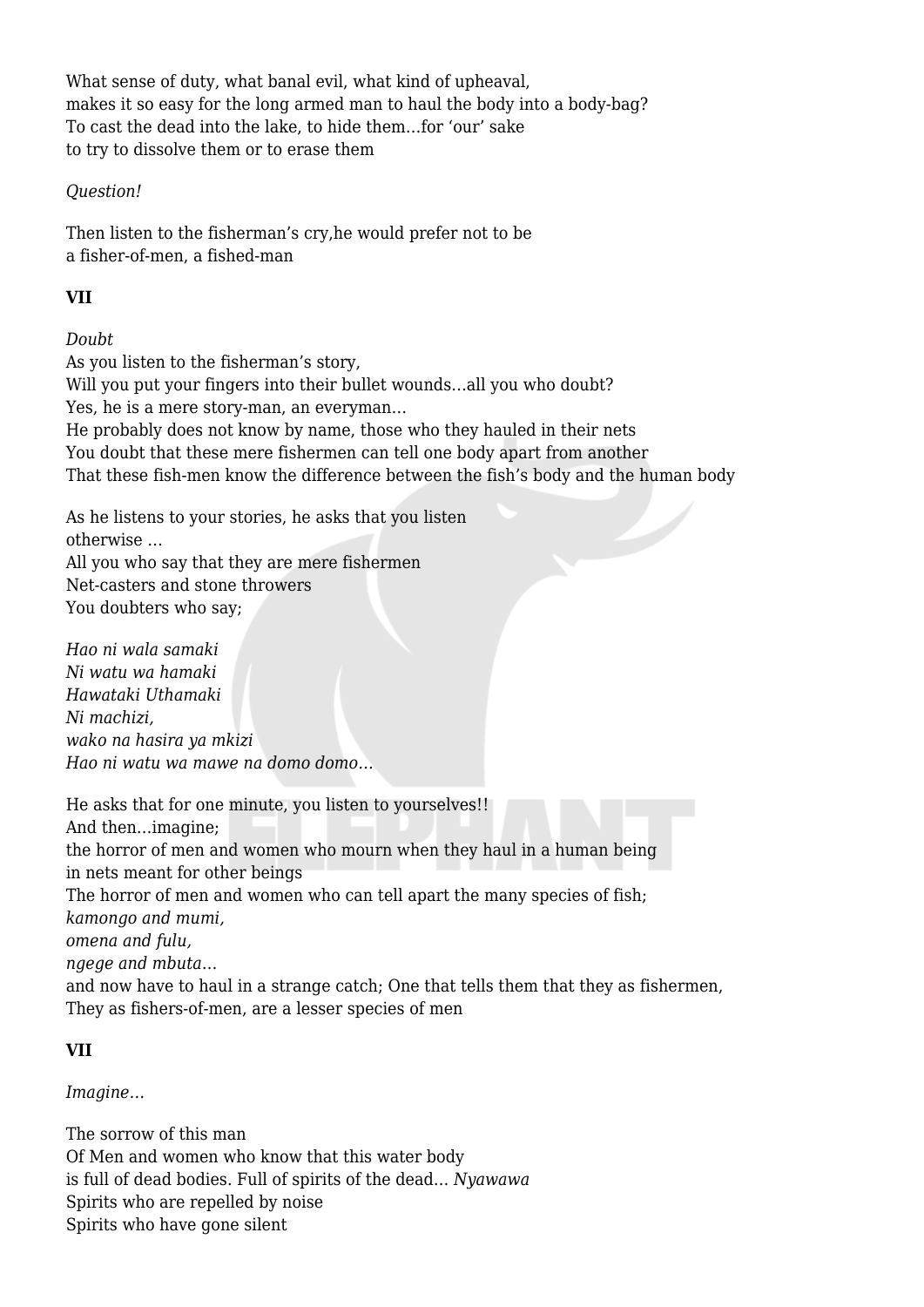For they have now been joined by their wailing kin

Once you imagine, listen to those who mourn silently Listen to those who refuse to be silenced

#### **VIII**

*Listen Otherwise!*

As he tells his stories, Of killers of fish , who know the secrets of the killers of men of children of the land, who, like Jonah of old, are on the run… are to be found not on the land, But in the belly of the seafaring beast In the belly of the foreign body bag Wet, submerged…hidden for three days

Listen…

He says to those who know the contents of their catch Those who have inspected and counted Those who have retorted Those who have sorted and reported Those who were sorted Then into the water deported And are now being hauled in like fish Weighed like fish

He mourns, for he knows their ethical weight, he mourns for the assumed weightlessness Of those who have waited and searched Of those who have wailed and sailed Of those who have marched and been besmirched and will soon tire of waiting

#### **IX**

*Search*

Listen and run, he says…

For those who have been told to wait might tire of waiting Those who have been told to search Might search elsewhere They will not wait for the forensics They might constitute another forum and come up with a different form A new *forensic*

Run…

For they no longer trust the truth-tellers Or anyone who takes blood samples Collects forms and brushes bullet cartridges in order to tell them what they already know…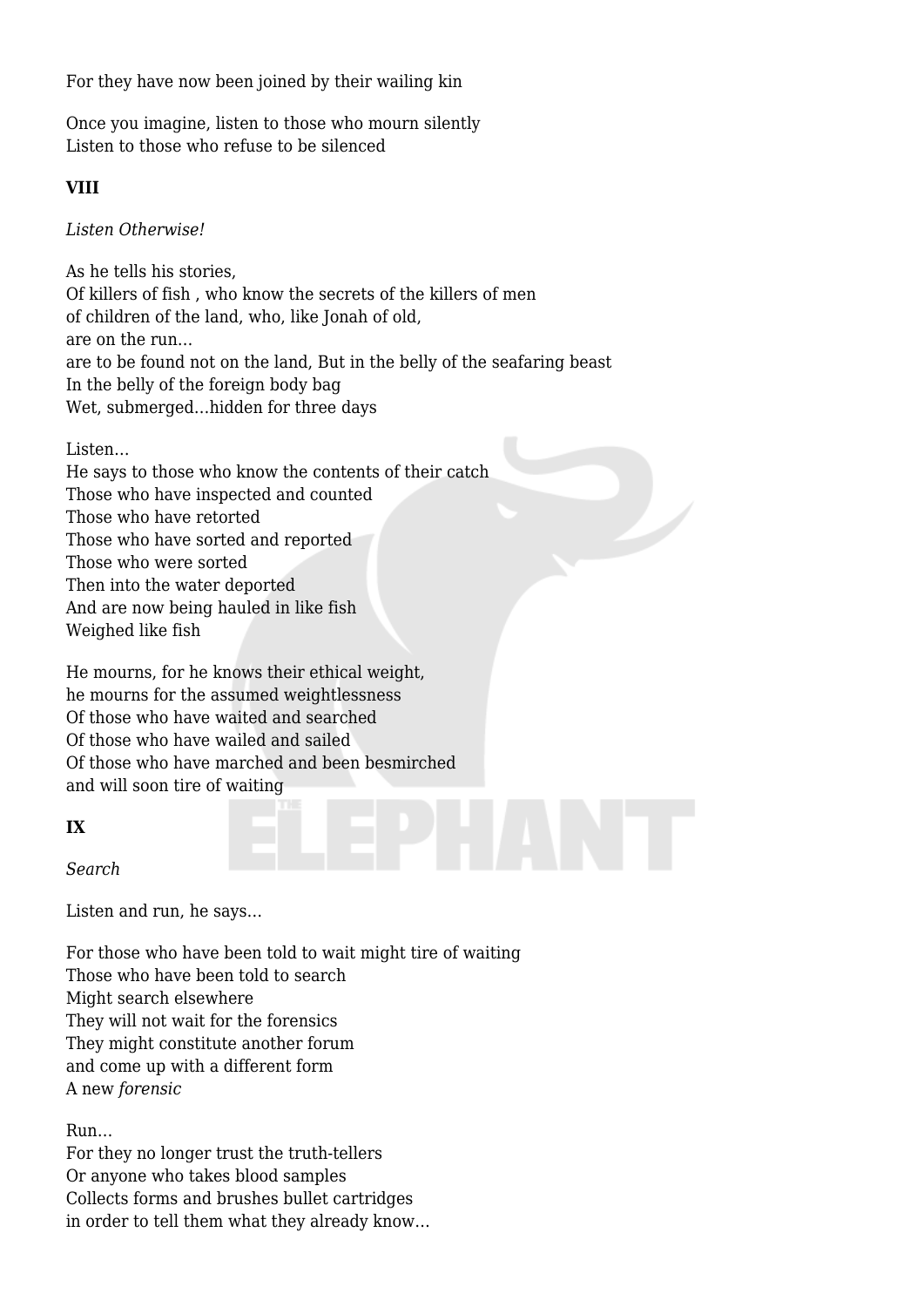To tell them that they can't determine what everybody knows To tell them that the bodies in the bags drowned themselves Just like they were told in 1990 that one could shoot themselves in the head; pour acid on their body; and then set themselves ablaze… in that order

He listens as people start telling their own truths New and old prayers Blood oaths instead of blood samples They still brush the dust off their bullets and dried blood off their blades

As they ask…

"How long will we listen as these experts and their fishy half-truths?"

"Why should we listen to experts of blood and numbers who tell us that some lives do not count? Or that

we should all be counted?"

Who tell us that some deaths do not count…who attempt to fix what, how many, and who,we are? What are we to do with these lay eugenicists? These 'techno-numerologists'? These demographic tyrants …who tell us that some people do not count?

# **X**

#### *Believe*

He no longer believes these expert truth-games These experts who tell him that there is no need to know otherwise That we cannot play other games. That we cannot live with others …otherwise

# **XI**

## *Play!!*

He remembers his childhood. A different time and a different rhythm He remembers the child he has just lost… The pain makes him tremble. He remembers a childhood game… One he didn't like much … The song haunts him…he plays with the idea

Apart…Together… Across-apart-together

## **XII**

*Wait*

He has told you his story. The fisherman's story. The story of fishers-of-men

So we wait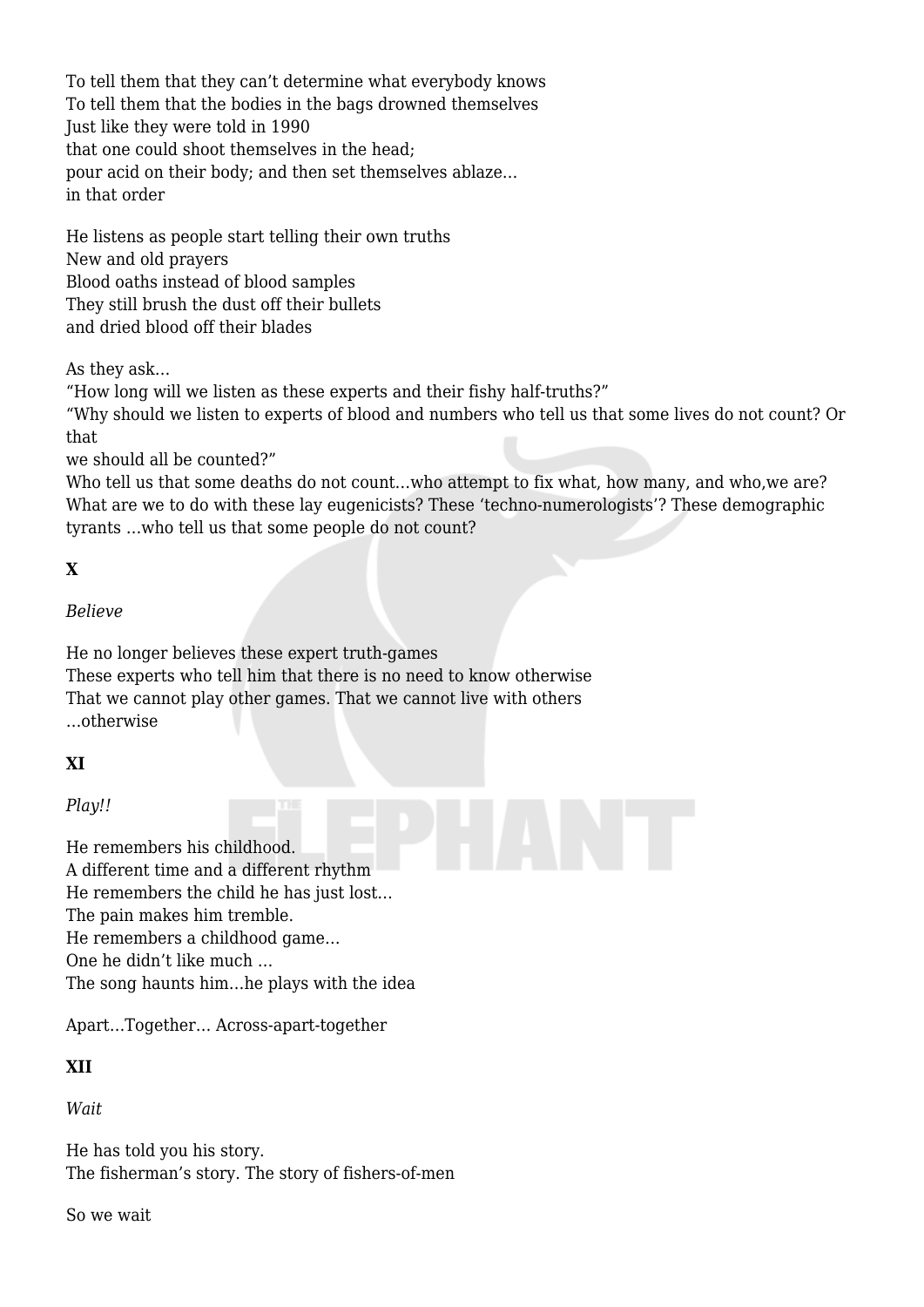We interrogate Not all truths Just the fishermen's truth, For our truth-games tell us that these fish-men are strange beings That these strange fish-men have been weighed and found wanting That these men who are not really men do not count for much That they are not worth listening to…

Are you afraid that if you listen otherwise you might learn something? About yourself About an other About us About… Love Just love

That when you listen to men turned into fishers-of-men you might learn that we who are followers we are all potentially fish; Bones, entrails, fresh and flesh. We are all potentially gutted; Hooked, salted,

We are all potentially predators and prey; like *Mbuta*, that foreign big fish we can create Darwin's nightmares in our families, In our familiar waters That we, small fish, are a diverse ecosystem Are not only part of this system, but can be apart from it

#### **XIII**

#### *Immersion*

The streets are burning, bloodied, so he immerses himself in the water. Holds his breath… A new baptism , he has done it all his life But today the water is heavy, tepid, 37 degrees…painful

He invites you too, immerse yourself … Not only in the water, but in the pain of the other, Maybe the scales might fall off your eyes So that we may see and listen to ourselves That you may listen to these fishermen… Amphibious men of land and water, Men who know that we are all potentially fish; healthy…delicious beautiful…Rotten!!

Listen to these fish trappers Men who have been trapped by other men And are slowly being turned into man-trappers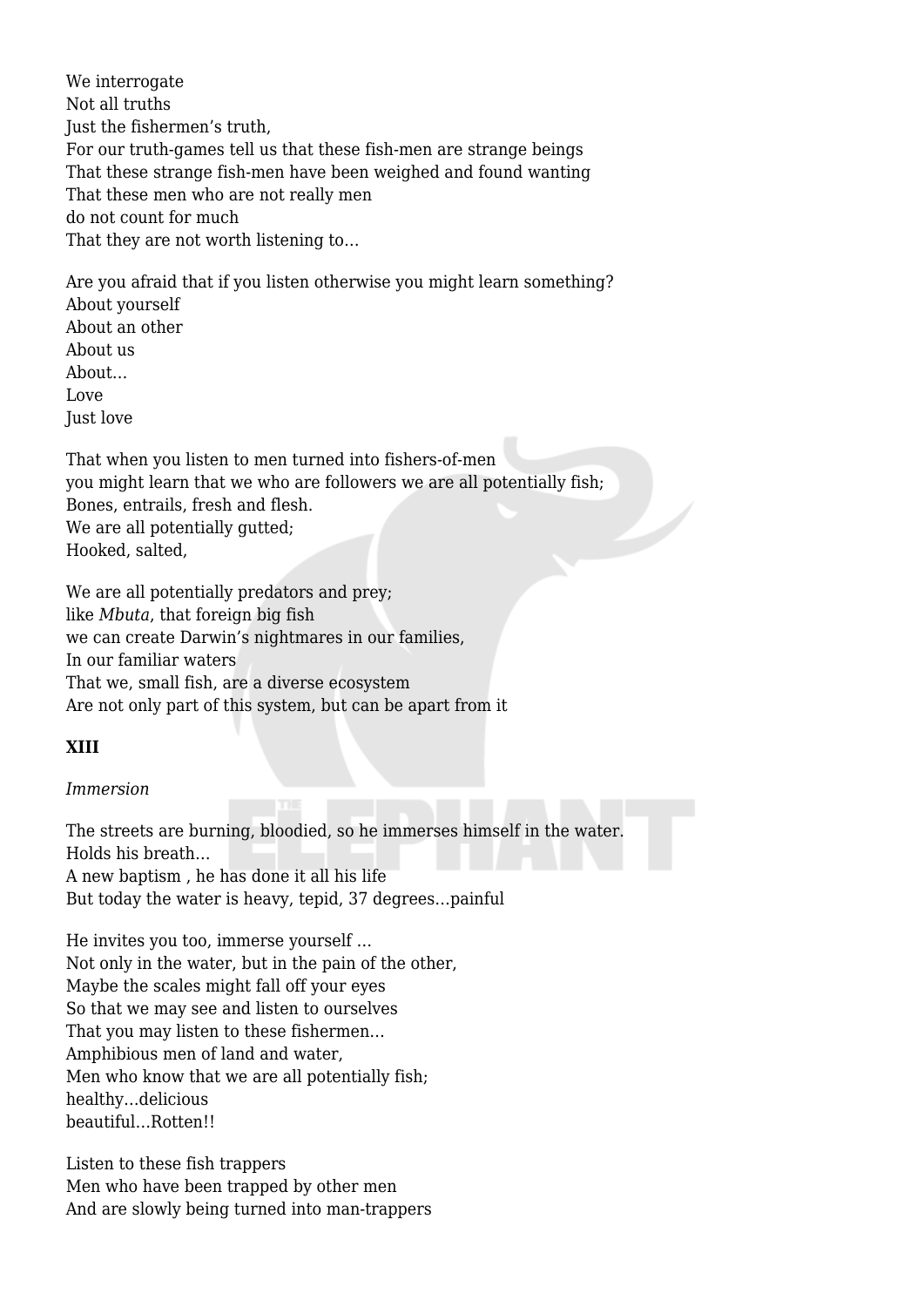Listen to men who know the difference between a hook and a net; Not because they use it, but because it is wrapped around their neck Men whose wounds warn us, that when the net is cast far and wide when the pond dries up, we will all be fish… we will all be an accompaniment to bread To ugali, like *nyama choma* But it will be someone else's 'turn to eat'

## **XIV**

#### *Swallow!*

The lump in your throat. Feel what he feels. Mourn for those who gloat For those will not listen to the fisherman's wish Because he does not act as they wish Swallow your pride… If you will not listen to the fisherman, at least listen to the fish They tired of the body bags, bloodied waters choking their body of water

Listen to the fished-man's cry For it is not our names that betray us It our fishiness, our bodies Our body bags Our state Our state of mind That is what betrays us That is what preys on us

## **XV**

## *Attention*

He is listening; looking; mourning; imagining; listening otherwise; swallowing his pride…he is trying to feel otherwise…trying to be otherwise.

But as he treads these bloody waters , it is made clear that here, some lives are no longer dear… So he waits…

And hopes that… As 'we' wait for the 'next day of judgment' As new batons hit new skulls As more bullets pierce more flesh As fish-men, those fish eating men run on the streets…

Do not only listen to the gunshots and business reports, Listen to the fishermen's lament, Its specificity, It can be your lament too